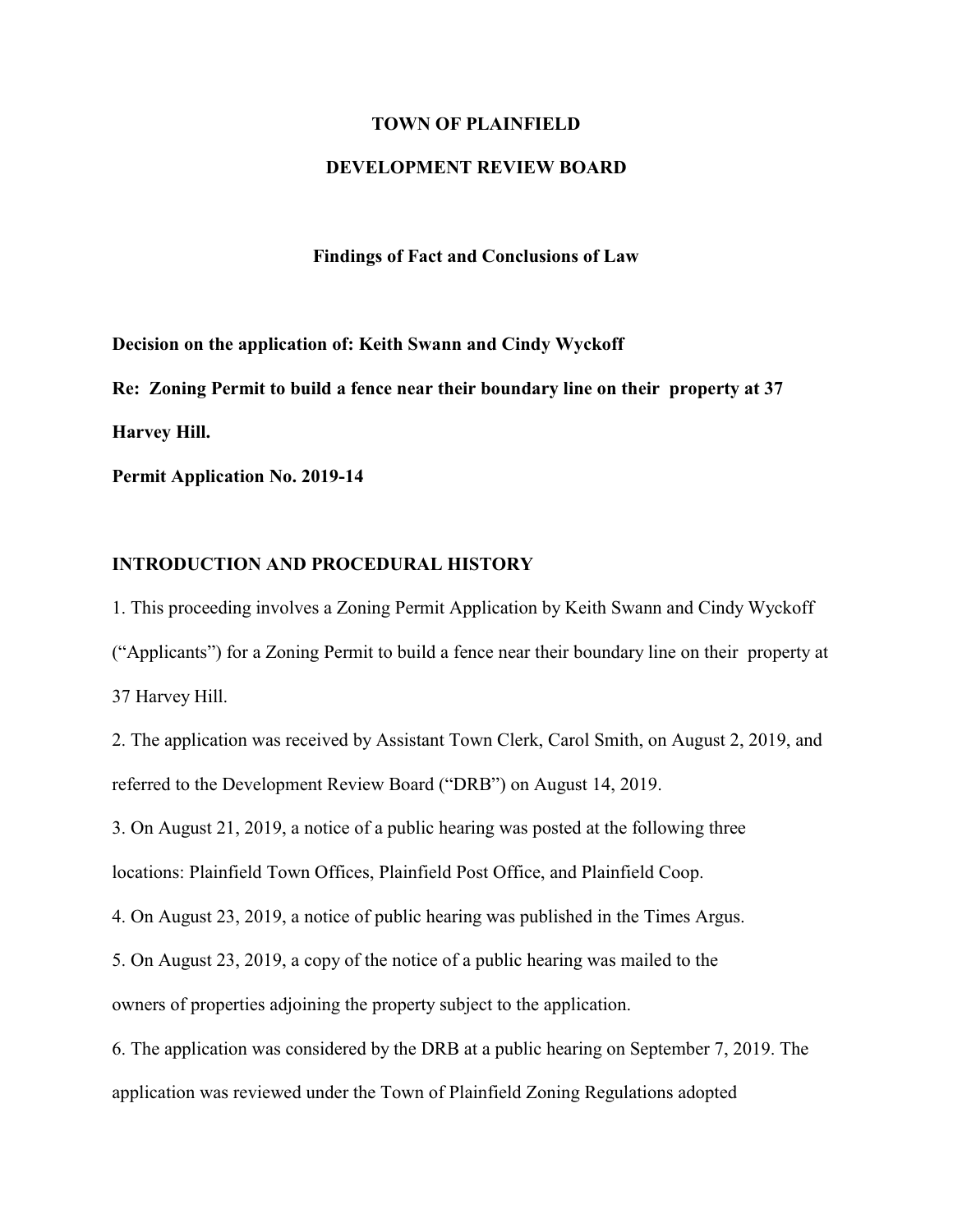March 1, 2011, and Subdivision Regulations adopted March 2, 2010.

7. Present at the hearing were Keith Swann, Cindy Wyckoff and the following members of the DRB: Chair Janice Walrafen, Members Alice Dworkin, Elaine Parker, and James Volz. Zoning Administrator Karen Story was also present. No one else attended.

## **FINDINGS**

Based on the application, testimony, and exhibits, the Development Review Board makes the following findings:

1. Keith Swann and Cindy Wyckoff own a house at 37 Harvey Hill Road in the Town of

Plainfield, Vermont, Tax Parcel No. 035-0037.

2. Keith Swann and Cindy Wyckoff seek to erect a screening fence parallel to but not directly on

the boundary between their house and the Plainfield Town Hall and Opera House. The fence

would be 6 feet high and 18 feet long and set 2 inches inside their property line.

3. This application is governed by the Town of Plainfield Zoning Regulations dated March

1, 2011, and Plainfield Subdivision Regulations Section 3.7 dated March 2, 2010.

4. Section 3.7 concerning fences provides as follows:

In all districts, fences over four feet in height built within the setback area for the district shall require a conditional use permit. Fences and walls may not be constructed within the road right of way, except in the village district where they shall not create a safety or road/sidewalk maintenance hazard. Agricultural fences are not subject to these limitations to the extent exempted by state law or regulation.

5. Given the location of the fence, it will not be in the road right of way and therefore will not create a safety or road/sidewalk maintenance hazard.

## **DECISION**

Based upon these findings, the specific circumstances of this case, and the fact that no objections

were made by abutting property owners or members of the public, the DRB hereby approves this